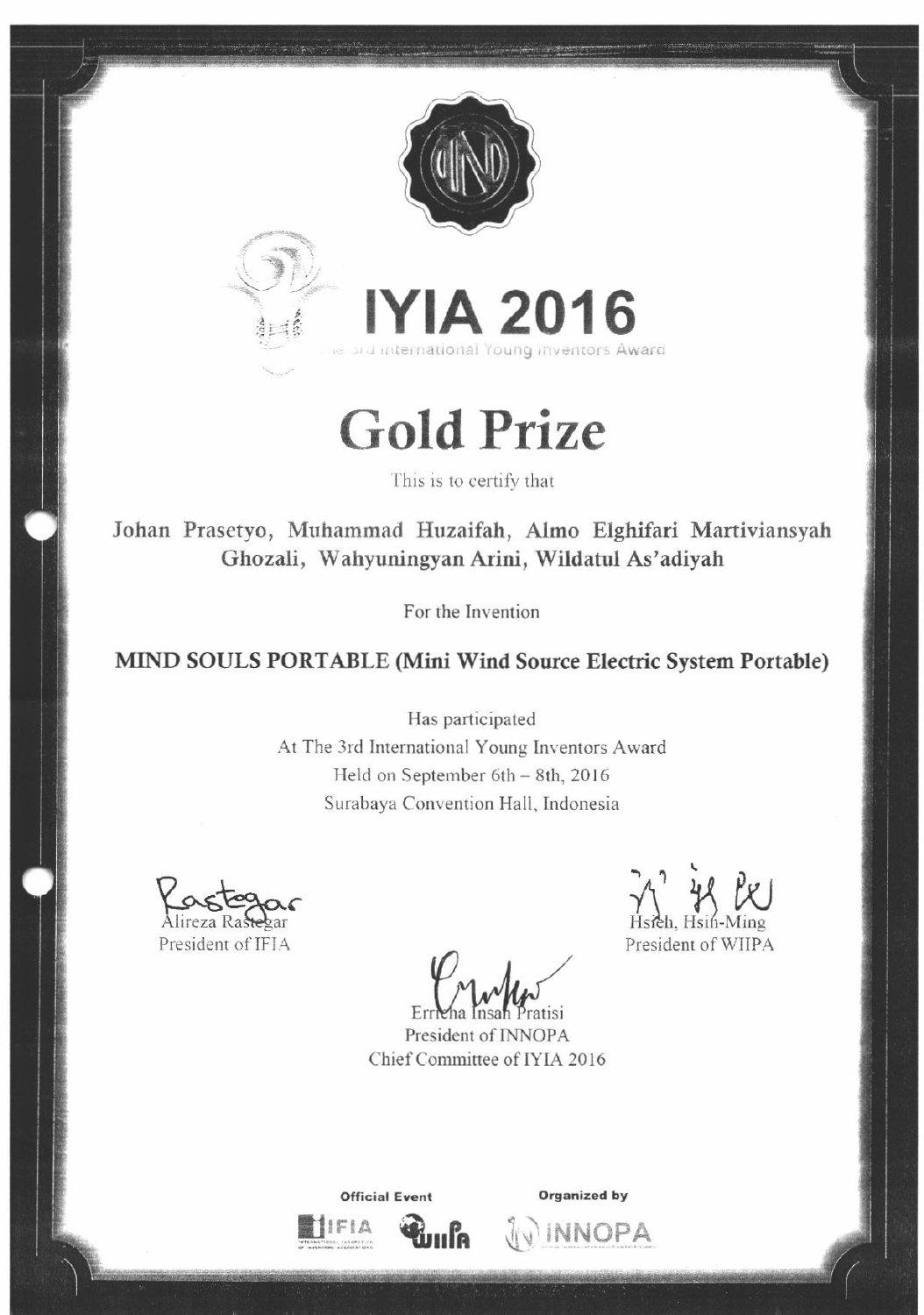

## **Gold Prize**

This is to certify that

Galuh Alya Stywarni, Devy Intan Kumalasari, Monika Rusdiana Dewi

For the Invention

## **B-PURE**

Has participated At The 3rd International Young Inventors Award Held on September 6th - 8th, 2016 Surabaya Convention Hall, Indonesia

President of IFIA

President of WIIPA

atisi

President of INNOPA Chief Committee of IYIA 2016



**Organized by** 

**INNOPA**